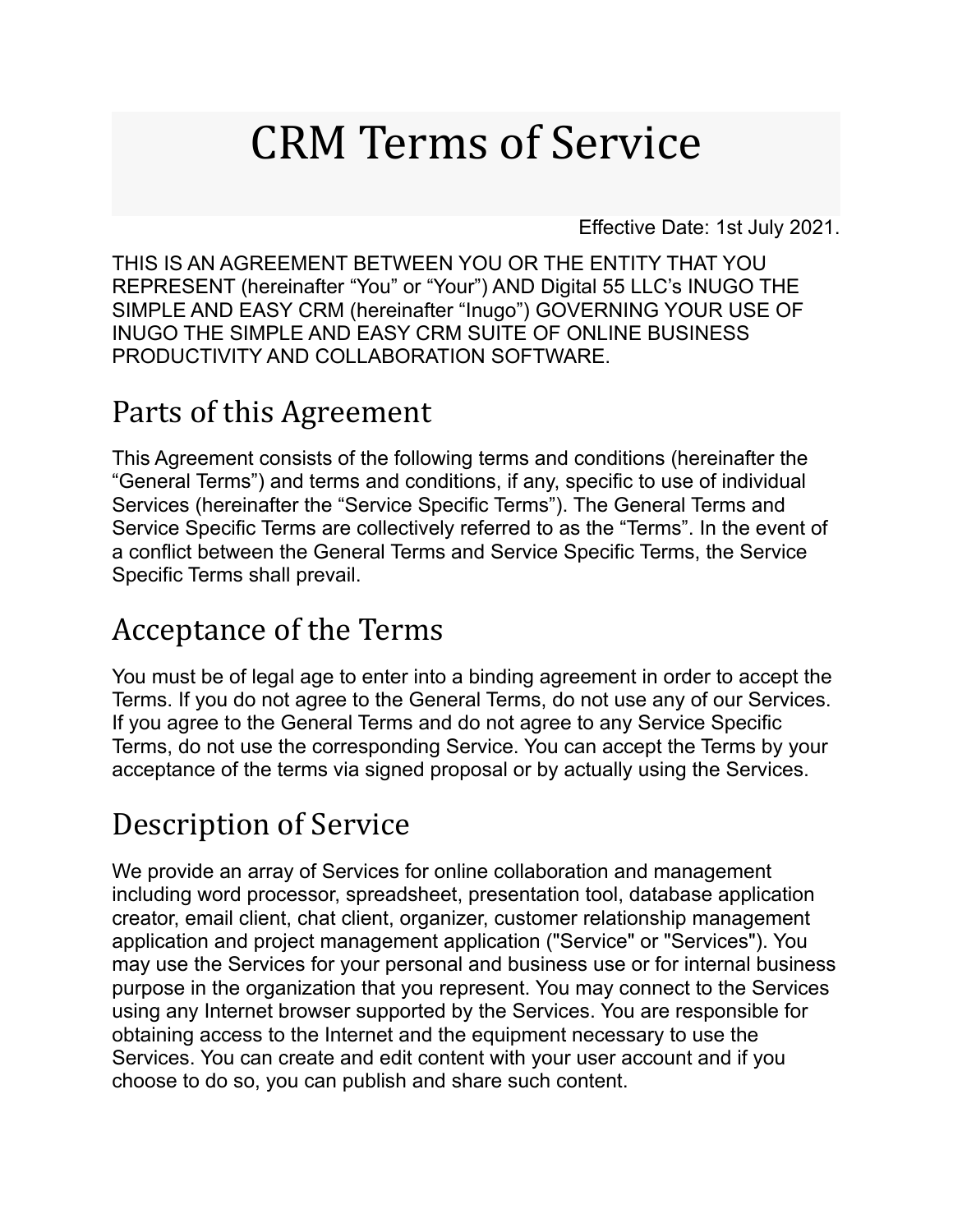#### Subscription to Beta Service

We may offer certain Services as closed or open beta Services ("Beta Service" or "Beta Services") for the purpose of testing and evaluation. You agree that we have the sole authority and discretion to determine the period of time for testing and evaluation of Beta Services. We will be the sole judge of the success of such testing and the decision, if any, to offer the Beta Services as commercial Services. You will be under no obligation to acquire a subscription to use any paid Service as a result of your subscription to any Beta Service. We reserve the right to fully or partially discontinue, at any time and from time to time, temporarily or permanently, any of the Beta Services with or without notice to you. You agree that Inugo will not be liable to you or to any third party for any harm related to, arising out of, or caused by the modification, suspension, or discontinuance of any of the Beta Services for any reason.

#### Modification of Terms of Service

We may modify the Terms upon notice to you at any time through a Service announcement or by sending email to your primary email address. If we make significant changes to the Terms that affect your rights, you will be provided with at least 30 days advance notice of the changes by email to your primary email address. You may terminate your use of the Services by providing Inugo notice by email within 30 days of being notified of the availability of the modified Terms if the Terms are modified in a manner that substantially affects your rights in connection with use of the Services. In the event of such termination, you will be entitled to prorated refund of the unused portion of any prepaid fees. Your continued use of the Service after the effective date of any change to the Terms will be deemed to be your agreement to the modified Terms.

## User Sign up Obligations

You need to sign up for a user account by providing all required information in order to access or use the Services. If you represent an organization and wish to use the Services for corporate internal use, we recommend that you, and all other users from your organization, sign up for user accounts by providing your corporate contact information. In particular, we recommend that you use your corporate email address. You agree to: a) provide true, accurate, current and complete information about yourself as prompted by the sign-up process; and b) maintain and promptly update the information provided during sign up to keep it true, accurate, current, and complete. If you provide any information that is untrue, inaccurate, outdated, or incomplete, or if Inugo has reasonable grounds to suspect that such information is untrue, inaccurate, outdated, or incomplete,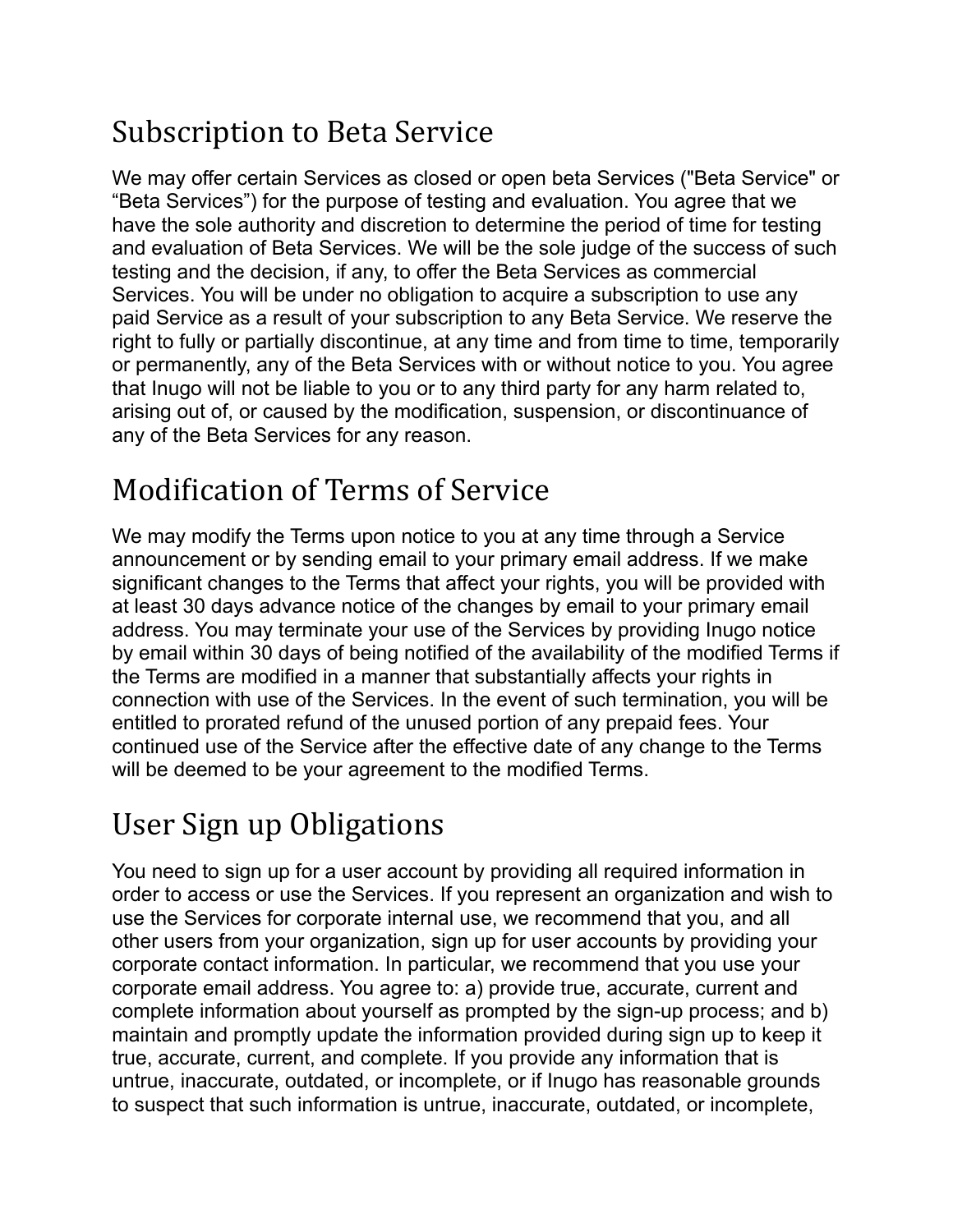Inugo may terminate your user account and refuse current or future use of any or all of the Services.

#### Organization Accounts and Administrators

When you sign up for an account for your organization you may specify one or more administrators. The administrators will have the right to configure the Services based on your requirements and manage end users in your organization account. If your organization account is created and configured on your behalf by a third party, it is likely that such third party has assumed administrator role for your organization. Make sure that you enter into a suitable agreement with such third party specifying such party's roles and restrictions as an administrator of your organization account.

You are responsible for i) ensuring confidentiality of your organization account password, ii) appointing competent individuals as administrators for managing your organization account, and iii) ensuring that all activities that occur in connection with your organization account comply with this Agreement. You understand that Inugo is not responsible for account administration and internal management of the Services for you.

You are responsible for taking necessary steps for ensuring that your organization does not lose control of the administrator accounts. You may specify a process to be followed for recovering control in the event of such loss of control of the administrator accounts by sending an email to [sales@digital-55.com,](mailto:sales@digital-55.com) provided that the process is acceptable to Inugo. In the absence of any specified administrator account recovery process, Inugo may provide control of an administrator account to an individual providing proof satisfactory to Inugo demonstrating authorization to act on behalf of the organization. You agree not to hold Inugo liable for the consequences of any action taken by Inugo in good faith in this regard.

# Personal Information and Privacy

Personal information you provide to Inugo through the Service is governed by [Inugo \(Digital 55\) Privacy Policy.](https://digital-55.com/privacy-policy-2) Your election to use the Service indicates your acceptance of the terms of the *Inugo (Digital 55) Privacy Policy*. You are responsible for maintaining confidentiality of your username, password and other sensitive information. You are responsible for all activities that occur in your user account and you agree to inform us immediately of any unauthorized use of your user account by email to  $sales@digital-55.com$  $sales@digital-55.com$  or by calling us on any of the numbers listed on https://digital-55.com/privacy-policy-2. We are not responsible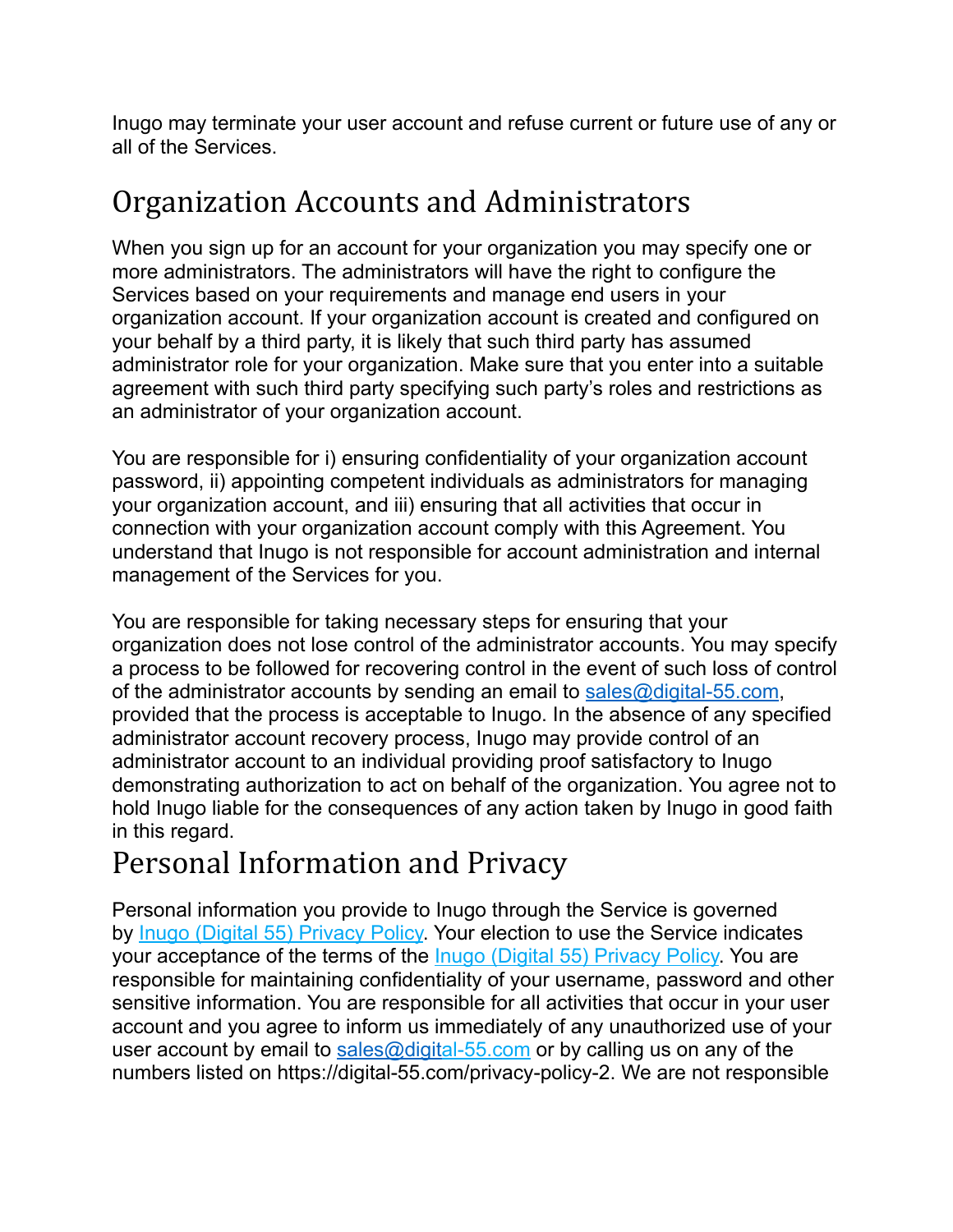for any loss or damage to you or to any third party incurred as a result of any unauthorized access and/or use of your user account, or otherwise.

## Communications from Inugo

The Service may include certain communications from Inugo, such as Service announcements, administrative messages, and newsletters. You understand that these communications shall be considered part of using the Services. As part of our policy to provide you total privacy, we also provide you the option of opting out from receiving newsletters from us. However, you will not be able to opt-out from receiving Service announcements and administrative messages.

# Complaints

If we receive a complaint from any person against you with respect to your activities as part of use of the Services, we will forward the complaint to the primary email address of your user account. You must respond to the complainant directly within 10 days of receiving the complaint forwarded by us and copy Inugo in the communication. If you do not respond to the complainant within 10 days from the date of our email to you, we may disclose your name and contact information to the complainant for enabling the complainant to take legal action against you. You understand that your failure to respond to the forwarded complaint within the 10 days' time limit will be construed as your consent to disclosure of your name and contact information by Inugo to the complainant.

#### Fees and Payments

The Services are available under subscription plans of various durations. Payments for subscription plans of duration of less than a year can be made only by Credit Card. Your subscription will be automatically renewed at the end of each subscription period unless you downgrade your paid subscription plan to a free plan or inform us that you do not wish to renew the subscription. At the time of automatic renewal, the subscription fee will be charged to the Credit Card last used by you. We provide you the option of changing the details if you would like the payment for the renewal to be made through a different Credit Card. If you do not wish to renew the subscription, you must inform us at least seven days prior to the renewal date. If you have not downgraded to a free plan and if you have not informed us that you do not wish to renew the subscription, you will be presumed to have authorized Inugo to charge the subscription fee to the Credit Card last used by you. Please check and know about our Cancellation Policy https://digital-55.com/cancellation-policy.

From time to time, we may change the price of any Service or charge for use of Services that are currently available free of charge. Any increase in charges will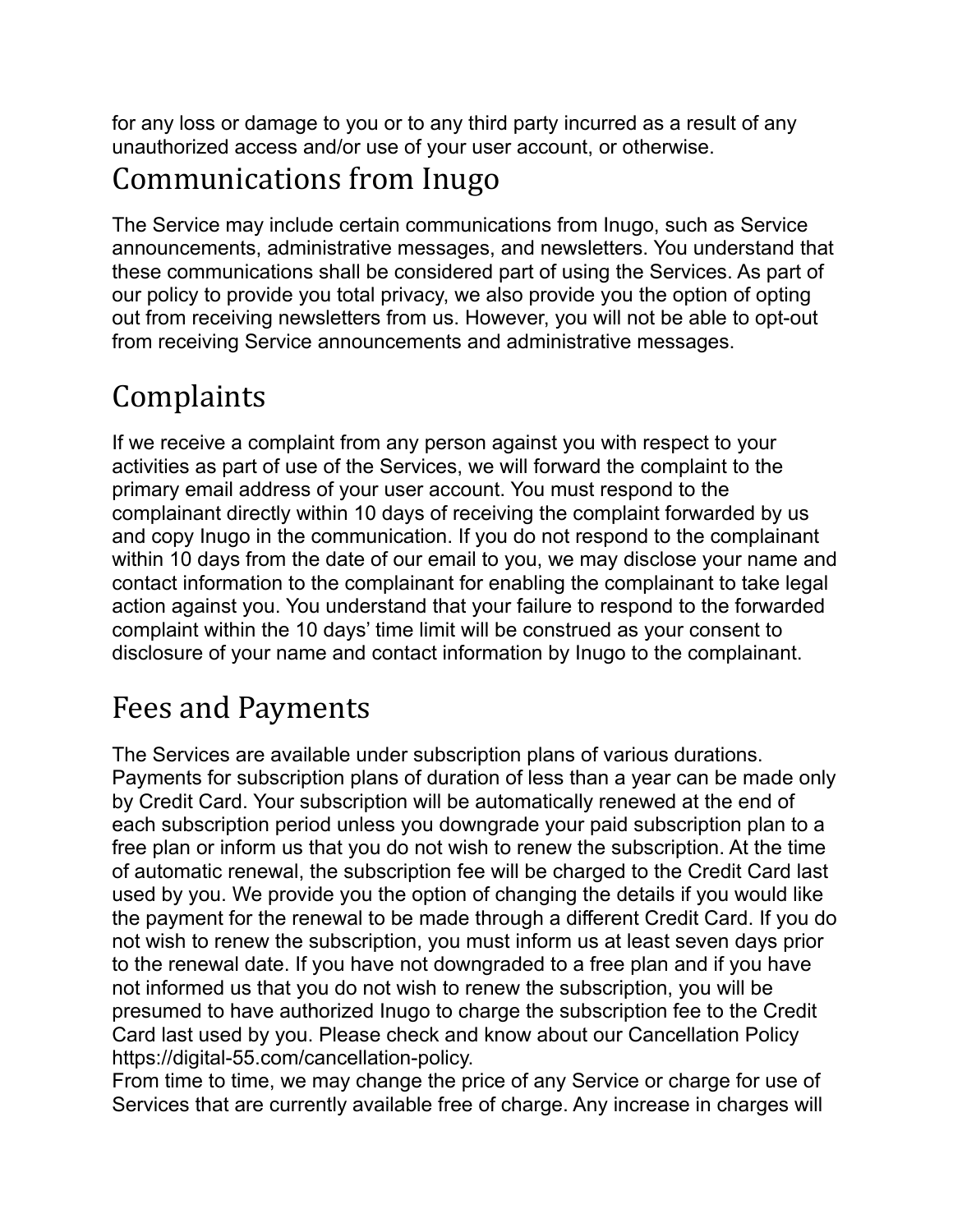not apply until the expiry of your then current billing cycle. You will not be charged for using any Service unless you have opted for a paid subscription plan.

#### Restrictions on Use

In addition to all other terms and conditions of this Agreement, you shall not: (i) transfer the Services or otherwise make it available to any third party; (ii) provide any Service based on the Services without prior written permission; (iii) use the third party links to sites without agreeing to their website terms & conditions; (iv) post links to third party sites or use their logo, company name, etc. without their prior written permission; (v) publish any personal or confidential information belonging to any person or entity without obtaining consent from such person or entity; (vi) use the Services in any manner that could damage, disable, overburden, impair or harm any server, network, computer system, resource of Inugo; (vii) violate any applicable local, state, national or international law; and (viii) create a false identity to mislead any person as to the identity or origin of any communication.

#### Spamming and Illegal Activities

You agree to be solely responsible for the contents of your transmissions through the Services. You agree not to use the Services for illegal purposes or for the transmission of material that is unlawful, defamatory, harassing, libelous, invasive of another's privacy, abusive, threatening, harmful, vulgar, pornographic, obscene, or is otherwise objectionable, offends religious sentiments, promotes racism, contains viruses or malicious code, or that which infringes or may infringe intellectual property or other rights of another. You agree not to use the Services for the transmission of "junk mail", "spam", "chain letters", "phishing" or unsolicited mass distribution of email. We reserve the right to terminate your access to the Services if there are reasonable grounds to believe that you have used the Services for any illegal or unauthorized activity.

#### Inactive User Accounts Policy

We reserve the right to terminate unpaid user accounts that are inactive for a continuous period of 120 days. In the event of such termination, all data associated with such user account will be deleted. We will provide you prior notice of such termination and option to back-up your data. The data deletion policy may be implemented with respect to any or all of the Services. Each Service will be considered an independent and separate Service for the purpose of calculating the period of inactivity. In other words, activity in one of the Services is not sufficient to keep your user account in another Service active. In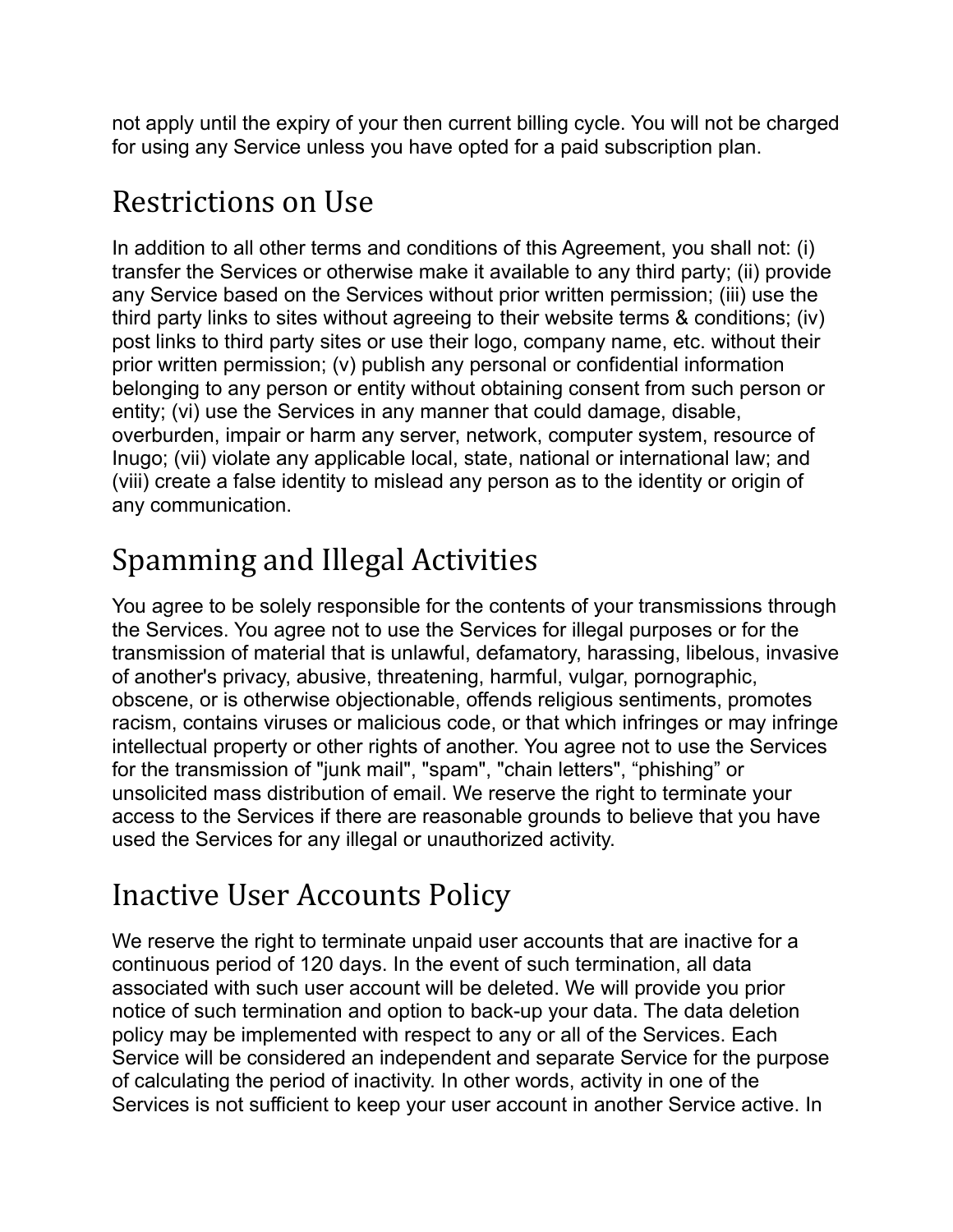case of accounts with more than one user, if at least one of the users is active, the account will not be considered inactive.

#### Data Ownership

We respect your right to ownership of content created or stored by you. You own the content created or stored by you as long as you are paying a subscription for the Service. Should a user not be paying for the Service, the data created is owned by Inugo. Unless specifically permitted by you, your use of the Services does not grant Inugo the license to use, reproduce, adapt, modify, publish, or distribute the content created by you or stored in your user account for Inugo's commercial, marketing or any similar purpose. But you grant Inugo permission to access, copy, distribute, store, transmit, reformat, publicly display, and publicly perform the content of your user account solely as required for the purpose of providing the Services to you.

#### User Generated Content

You may transmit or publish content created by you using any of the Services or otherwise. However, you shall be solely responsible for such content and the consequences of its transmission or publication. Any content made public will be publicly accessible through the internet and may be crawled and indexed by search engines. You are responsible for ensuring that you do not accidentally make any private content publicly available. Any content that you may receive from other users of the Services, is provided to you AS IS for your information and personal use only and you agree not to use, copy, reproduce, distribute, transmit, broadcast, display, sell, license or otherwise exploit such content for any purpose, without the express written consent of the person who owns the rights to such content. In the course of using any of the Services, if you come across any content with copyright notice(s) or any copy protection feature(s), you agree not to remove such copyright notice(s) or disable such copy protection feature(s) as the case may be. By making any copyrighted/copyrightable content available on any of the Services you affirm that you have the consent, authorization, or permission, as the case may be from every person who may claim any rights in such content to make such content available in such manner. Further, by making any content available in the manner aforementioned, you expressly agree that Inugo will have the right to block access to or remove such content made available by you if Inugo receives complaints concerning any illegality or infringement of third party rights in such content. By using any of the Services and transmitting or publishing any content using such Service, you expressly consent to determination of questions of illegality or infringement of third party rights in such content by the agent designated by Inugo for this purpose.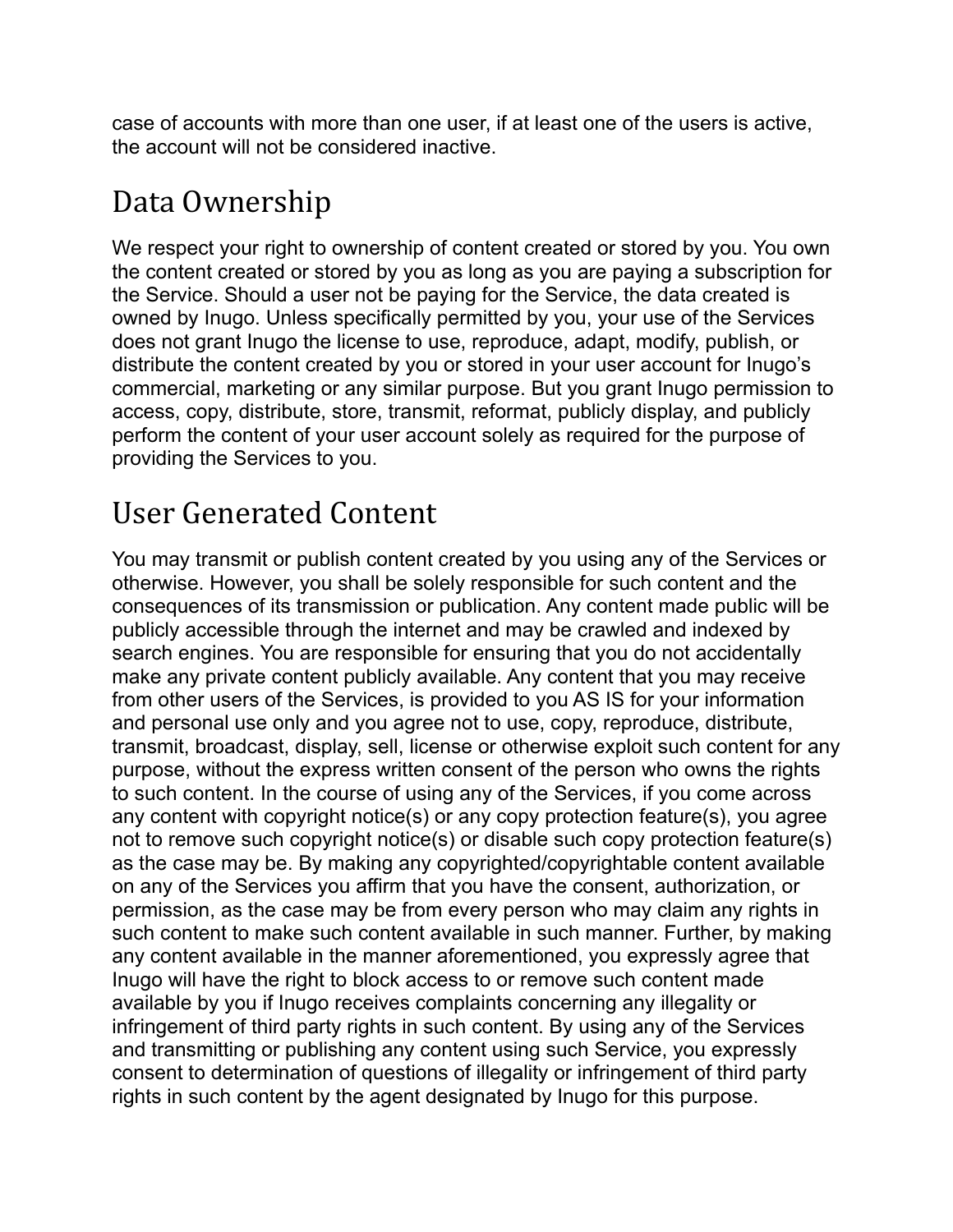For procedure relating to complaints of illegality or infringement of third party rights in content transmitted or published using the Services. If you wish to protest any blocking or removal of content by Inugo, you may do so by emailing sales@digital-55.com.

#### Sample files and Applications

Inugo may provide sample files and applications for the purpose of demonstrating the possibility of using the Services effectively for specific purposes. The information contained in any such sample files and applications consists of random data. Inugo makes no warranty, either express or implied, as to the accuracy, usefulness, completeness or reliability of the information or the sample files and applications.

## Trademark

Inugo, or logos are trademarks of Digital 55, LLC. You agree not to display or use, in any manner, the Inugo trademarks, without Inugo's prior permission.

## Disclaimer of Warranties

YOU EXPRESSLY UNDERSTAND AND AGREE THAT THE USE OF THE SERVICES IS AT YOUR SOLE RISK. THE SERVICES ARE PROVIDED ON AN AS-IS-AND-AS-AVAILABLE BASIS. INUGO EXPRESSLY DISCLAIMS ALL WARRANTIES OF ANY KIND, WHETHER EXPRESS OR IMPLIED, INCLUDING, BUT NOT LIMITED TO, THE IMPLIED WARRANTIES OF MERCHANTABILITY AND FITNESS FOR A PARTICULAR PURPOSE. INUGO MAKES NO WARRANTY THAT THE SERVICES WILL BE UNINTERRUPTED, TIMELY, SECURE, OR ERROR FREE. USE OF ANY MATERIAL DOWNLOADED OR OBTAINED THROUGH THE USE OF THE SERVICES SHALL BE AT YOUR OWN DISCRETION AND RISK AND YOU WILL BE SOLELY RESPONSIBLE FOR ANY DAMAGE TO YOUR COMPUTER SYSTEM, MOBILE TELEPHONE, WIRELESS DEVICE OR DATA THAT RESULTS FROM THE USE OF THE SERVICES OR THE DOWNLOAD OF ANY SUCH MATERIAL. NO ADVICE OR INFORMATION, WHETHER WRITTEN OR ORAL, OBTAINED BY YOU FROM INUGO, ITS EMPLOYEES OR REPRESENTATIVES SHALL CREATE ANY WARRANTY NOT EXPRESSLY STATED IN THE TERMS.

## Limitation of Liability

YOU AGREE THAT INUGO SHALL, IN NO EVENT, BE LIABLE FOR ANY CONSEQUENTIAL, INCIDENTAL, INDIRECT, SPECIAL, PUNITIVE, OR OTHER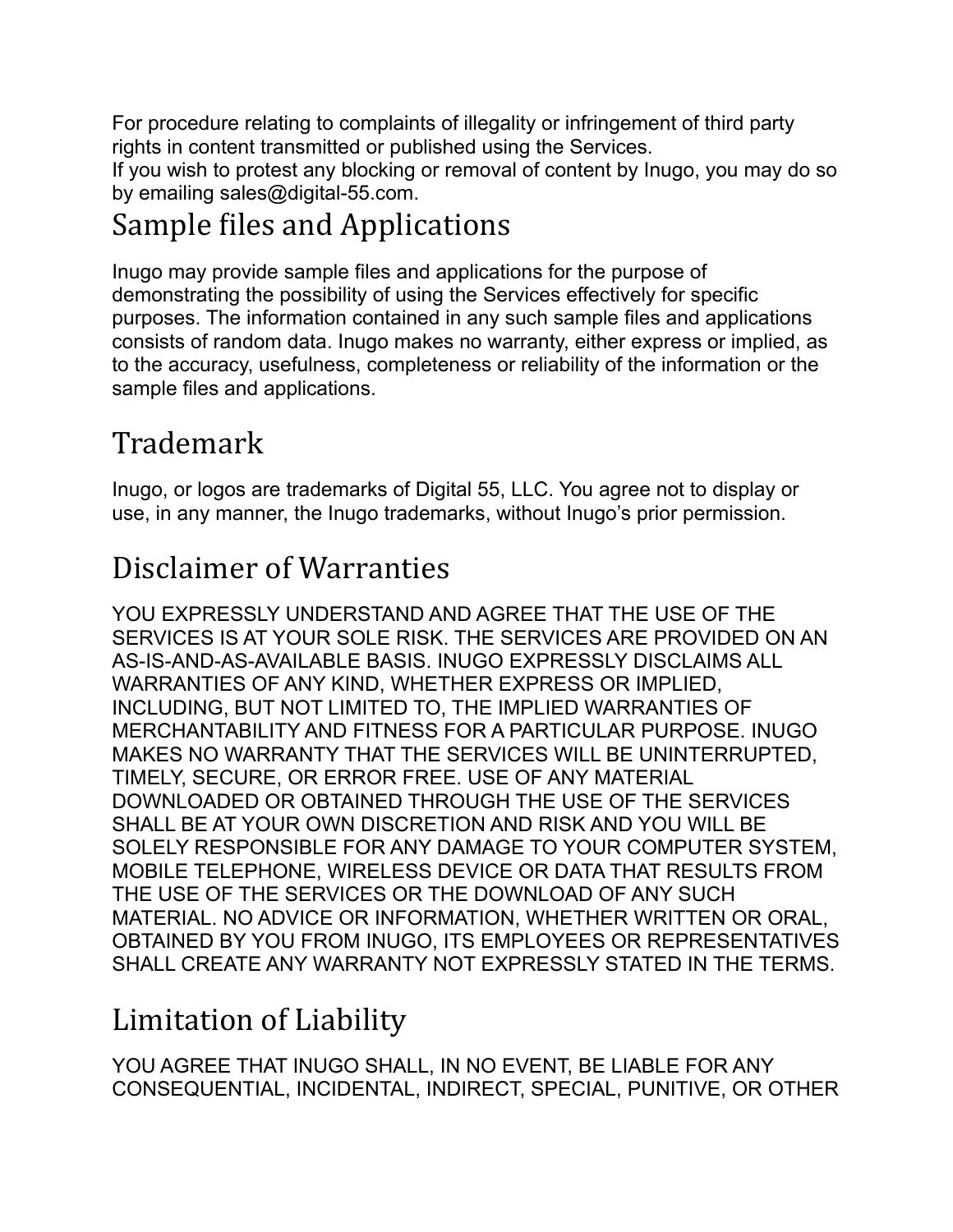LOSS OR DAMAGE WHATSOEVER OR FOR LOSS OF BUSINESS PROFITS, BUSINESS INTERRUPTION, COMPUTER FAILURE, LOSS OF BUSINESS INFORMATION, OR OTHER LOSS ARISING OUT OF OR CAUSED BY YOUR USE OF OR INABILITY TO USE THE SERVICE, EVEN IF INUGO HAS BEEN ADVISED OF THE POSSIBILITY OF SUCH DAMAGE. IN NO EVENT SHALL INUGO'S ENTIRE LIABILITY TO YOU IN RESPECT OF ANY SERVICE, WHETHER DIRECT OR INDIRECT, EXCEED THE FEES PAID BY YOU TOWARDS SUCH SERVICE.

#### Indemnification

You agree to indemnify and hold harmless Inugo, its officers, directors, employees, suppliers, and affiliates, from and against any losses, damages, fines and expenses (including attorney's fees and costs) arising out of or relating to any claims that you have used the Services in violation of another party's rights, in violation of any law, in violations of any provisions of the Terms, or any other claim related to your use of the Services, except where such use is authorized by Inugo.

#### Arbitration

Any controversy or claim arising out of or relating to the Terms shall be settled by binding arbitration in accordance with the commercial arbitration rules of the American Arbitration Association. Any such controversy or claim shall be arbitrated on an individual basis and shall not be consolidated in any arbitration with any claim or controversy of any other party. The decision of the arbitrator shall be final and unappealable. The arbitration shall be conducted in Ohio and judgment on the arbitration award may be entered into any court having jurisdiction thereof. Notwithstanding anything to the contrary, Inugo may at any time seek injunctions or other forms of equitable relief from any court of competent jurisdiction.

#### Suspension and Termination

We may suspend your user account or temporarily disable access to whole or part of any Service in the event of any suspected illegal activity, extended periods of inactivity or requests by law enforcement or other government agencies. Objections to suspension or disabling of user accounts should be made to [sales@digital-55.com](mailto:sales@digital-55.com) within thirty days of being notified about the suspension. We may terminate a suspended or disabled user account after thirty days. We will also terminate your user account on your request.